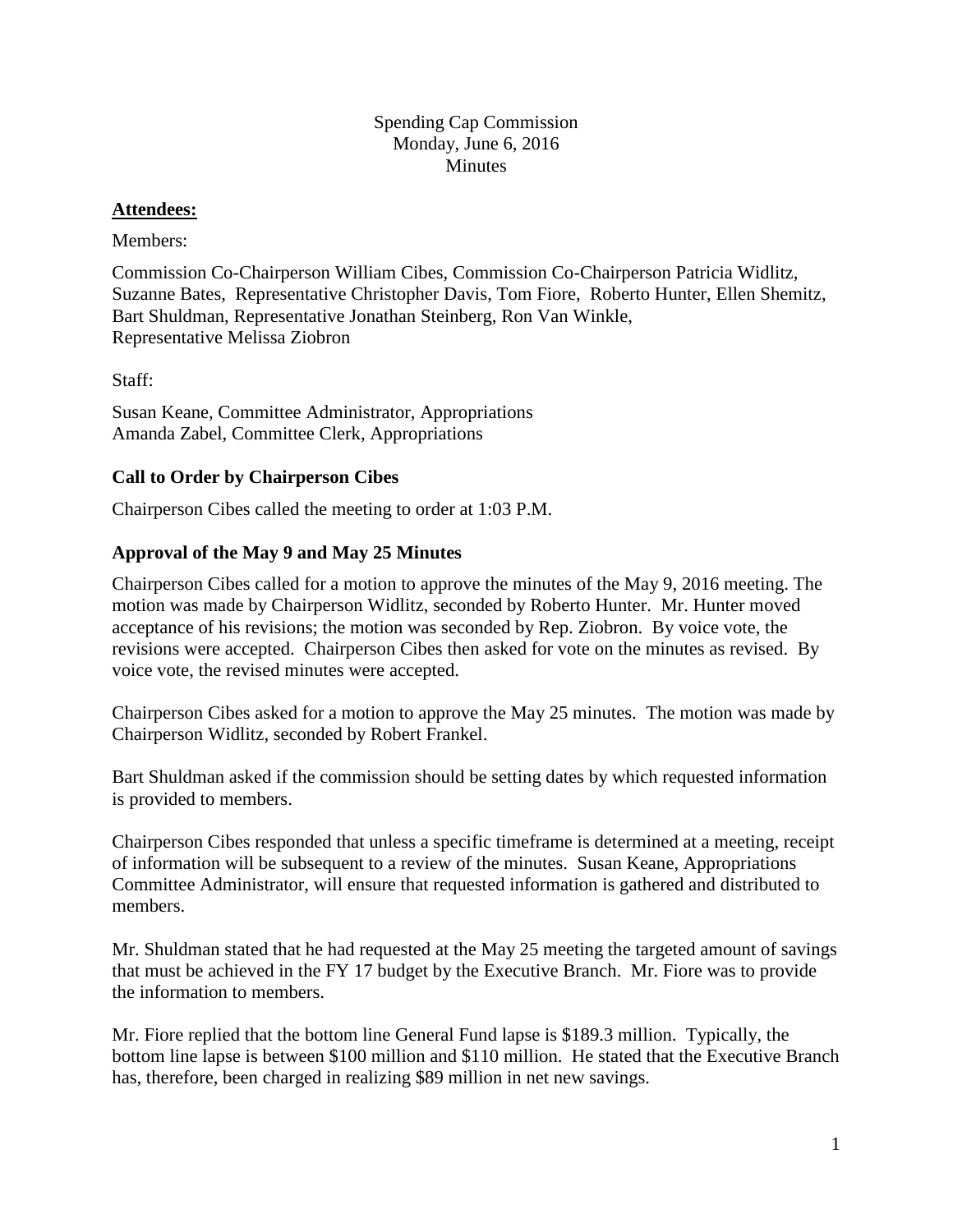Hearing no further discussion, Chairperson Cibes asked for a voice vote on the May 25 minutes. By voice vote, the minutes were accepted. Ms. Keane advised the Chair that Mr. Hunter had shared a few typographical errors, which she will correct before the minutes are posted.

# **Follow-up to Questions Posed at Previous Commission Events – Yankee Institute Responses**

Suzanne Bates reviewed the Yankee Institute's responses to questions posed during the April 18 public hearing (document is posted on the Commission website under "May 25").

Regarding the issue of including the full cost of pensions under the spending cap, Ms. Bates referred to the JP Morgan report that had been distributed to members (located on the Commission website). She shared that she had spoken to the author, Michael Cembalest, to get his perspective on Connecticut and to receive his permission to copy and distribute the report. Mr. Cembalest told her that the report is an internal document that had been prepared for JP Morgan employees to help them understand which states are a "good bet" or not, as the firm buys a lot of municipal and state bonds. Ms. Bates pointed out the graph that shows how much states spend on debt, pensions and retiree healthcare. She explained that states listed above the red line, which includes Connecticut, will struggle over the next few years to meet their growing debts.

Ms. Bates further shared that the report illustrates what percent of state revenue would need to be dedicated to paying down the state's various evidences of indebtedness, amortized over 30 years. Connecticut's percentage of dedicated revenue would need to be 35%; Ms. Bates stated that the state is currently paying 22%. She further stated that in order to achieve the 35%, Connecticut would have to adopt one of three remedies – increase taxes by 14%, reduce spending by 14%, or increase employee contributions to their pensions and healthcare by 700%.

Ms. Bates expressed her concerns regarding moving pension debt outside the cap. She believes that moving items outside the cap will incentivize those items to grow at a much faster rate than items that are under the cap. Further, she believes that the state needs to look at the true costs of pensions and commit to paying them. She does not want to see future generations set up to face similar challenges to those currently being experienced by the state.

With regard to the question of whether to include debt service under the spending cap, Ms. Bates expressed her view that everything should be included under the cap, especially given the practice of moving expenditures to bonding in order to exempt those items from the cap. However, given the language of the Constitutional Amendment regarding evidences of indebtedness, she is not sure what changes could be made regarding the treatment of debt service. Should the commission want to engage in that discussion, she advised consulting with attorneys on what the Constitutional Amendment language really means.

In discussing lowering the discount rate on the State Employees Retirement System (SERS) and Teachers Retirement System (TRS), she shared that the state uses a discount of 8% for SERS and 8.5% on TRS, while the actual rate of return over the past 10 years has been 5%.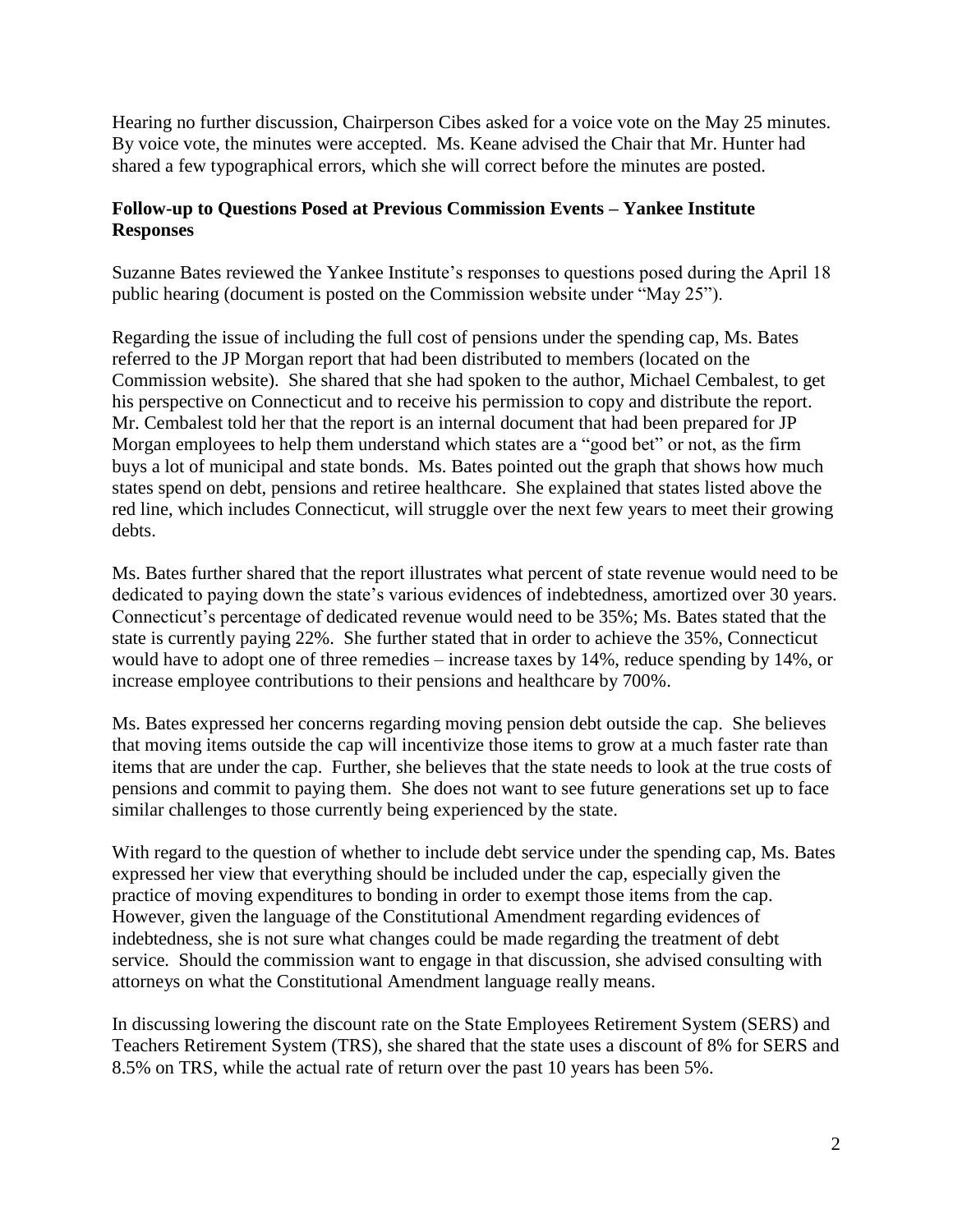Rep. Steinberg thanked Ms. Bates for sharing her remarks and insights. He remarked that had the state taken each of the actions addressed in her responses, we would not be experiencing the current situation. Rep. Steinberg referenced Rep. Smith's comments from a previous meeting regarding a phase-in process for bringing items back under the cap, and commented that a phasein process may be the only way to resolve the challenges. Further, he expressed concern regarding the ramification of putting all government spending under the cap, and the impact on government spending in the short term. He believes the commission needs to see those numbers so members will know the full impact of what taking such action would mean. Rep. Steinberg wondered if government could continue to provide basic core services. He reiterated that he would like to see the numbers to evaluate the impact of certain scenarios on the state moving forward, given that the current fiscal situation is tight.

Ms. Bates responded that ideas such as rebasing, creating a hold harmless provision, and a roll out of the process could all be part of a conversation so that spending would not have to be drastically reduced. She stated that the emergency measures built into the spending cap language can be used in the future to get over some of the hurdles. Ms. Bates expressed her concern that putting certain incentives into the law long term would create similar fiscal challenges in the future. She believes the definition should be crafted to set up the best possible outcomes.

Chairperson Widlitz commented on the discussion regarding the discount rates on the retirement funds. She acknowledged that the discount rates are a piece of the puzzle that will have to be addressed. However, she stated that the rates are not "pulled out of the air"; rather, the State Treasurer's Office develops the rates using the best information available to them. The Treasurer briefs the Finance, Revenue and Bonding Committee on the rates and how they were arrived at. Chairperson Widlitz further commented that while she sees the discount rates as being a valid area of concern, she believes the topic is outside the commission's purview. She shared members' frustrations in wanting to solve all of the problems identified. However, she expressed her concern that by focusing on areas that are outside the commission's purview, they will not reach a solution to the charge before them.

Ms. Bates responded that she sees the discount rates as part of the pension debt under the spending cap. She believes it is an issue that should be discussed, as the discount rates will impact the growing costs of pensions in future years.

Mr. Shuldman commented that he sees the issues being discussed as not starting and ending twenty years ago. Rather, he sees them as on-going because they have not been addressed by lawmakers. He also respectfully disagreed with Chairperson Widlitz's view regarding the purview of the commission. Mr. Shuldman shared Westport's examination of the discount rate being used by the town. After consulting with an actuary, they arrived at a better, more realistic discount rate. He stated that if the commission has the real numbers, members will have a real idea of how bad the state's pension liabilities are. Further, he believes that it should be within the commission's role to get the real facts.

Regarding the JP Morgan report, Mr. Shuldman remarked that the situation regarding the additional revenue needs was worse than Ms. Bates indicated. He stated that the report does not break out various revenue components. If the revenue increase was applied to just the income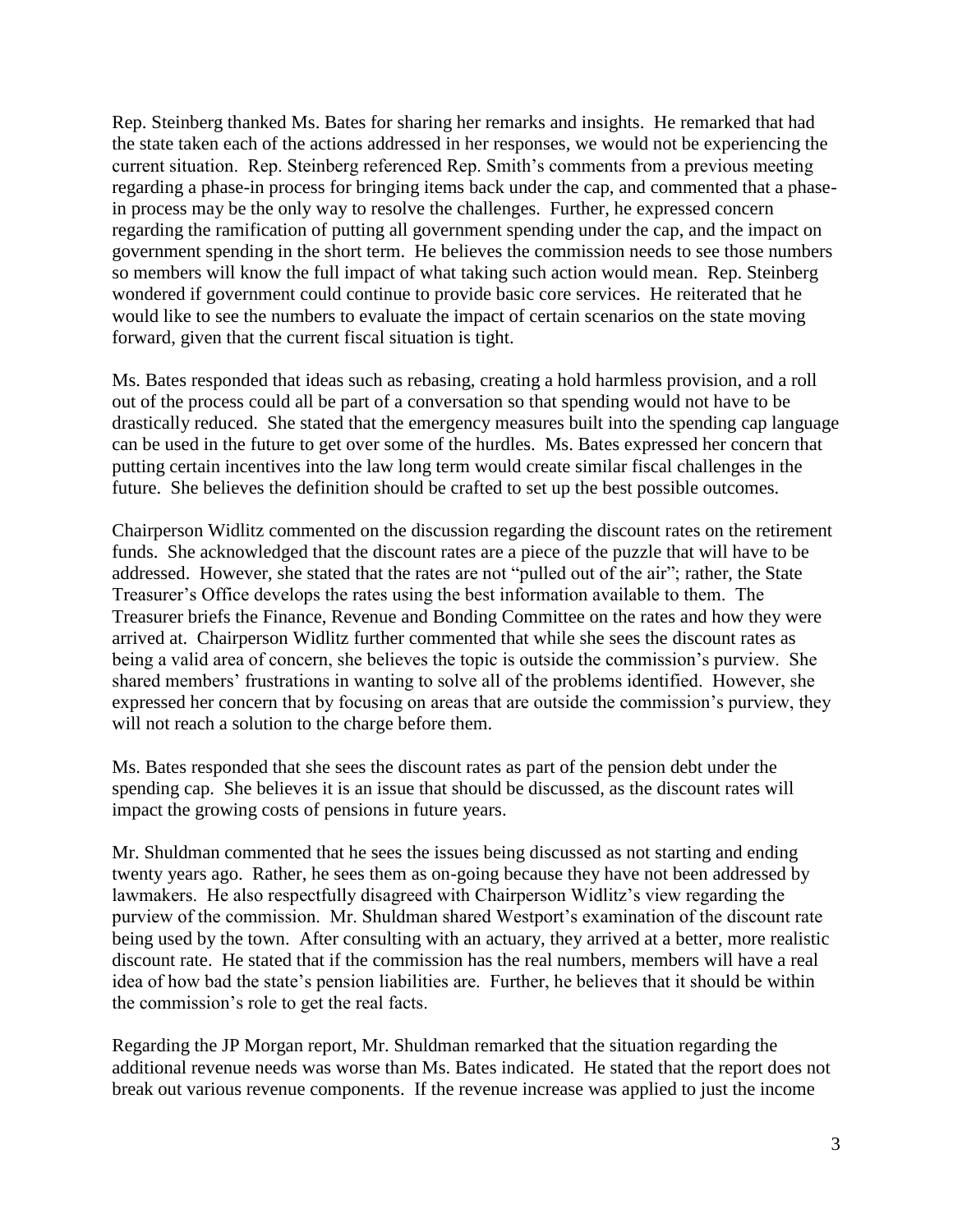tax, the increase would be 28%, not 14% as cited in the report. The 28% would be predicated on the increase being applied to everyone who gets taxed.

Mr. Hunter stated that he thinks the discount rate is an important issue and is within the purview of the commission. He believes that to the extent the discount rate the state is using is not realistic and needs to be lowered, that action will have a tremendous effect on how much revenue will have to be allocated to the unfunded pension liability. Further, he remarked that if everything is under the cap and pension costs continue to grow rapidly, there will be a constraint on how much will be available to support other programs.

With regard to the JP Morgan report, Mr. Hunter questioned whether it was an "apples to apples" comparison of states, as not all states fund their indebtedness the same way. He remarked that a number of states have county level indebtedness, which fund the costs of schools and other items. He observed that in Connecticut those costs are absorbed by the state. He asked Tom Fiore to share his perspective.

Mr. Fiore remarked that if one looks at Connecticut's debt as a percent of personal income, the state generally ranks very high nationally. However, when state and local governments are looked at together, Connecticut's ranking changes to somewhere between  $25<sup>th</sup>$  and  $27<sup>th</sup>$ . He shared that the state incurs many debts on behalf of municipalities, with school construction being the largest.

Mr. Hunter added that he was not diminishing the current budgetary stress. Rather, he was pointing out that the JP Morgan analysis was not necessarily an "apples to apples" comparison.

Ms. Bates responded that the report shows for each state the amount of revenue available to pay down the state's debt compared to their debt load. She stated that when looking at the percentage of the state budget devoted to debt, it is an "apples to apples" comparison.

Mr. Hunter replied that a better analysis would be to take all the revenue, state and county, state by state and take the ratio to see what level of indebtedness there is overall and compare those ratios in total, rather than in isolation.

Mr. Fiore commented that the pertinent conversation for the commission regarding the discount rates is how reforms will be handled. Some questions the commission may want to consider are: 1) if a lower rate is adopted and phased in over time, should it be accommodated under the cap or is it to be considered among all expenditures; 2) should there be a carve-out to handle the increased costs. He remarked that the discount rates will ultimately be decided by the State Employees' Retirement Commission and the Teachers' Retirement Board. The question before the commission is how the impact of those decisions will be handled with regard to the spending cap.

Ron Van Winkle commented that there will always be a struggle regarding the question of how much we can afford as a state and how to measure income. He believes the issue with which members struggle is what the future will look like and how to ensure the state expends its money wisely within some bound. He referenced the discussion regarding a phase-in approach to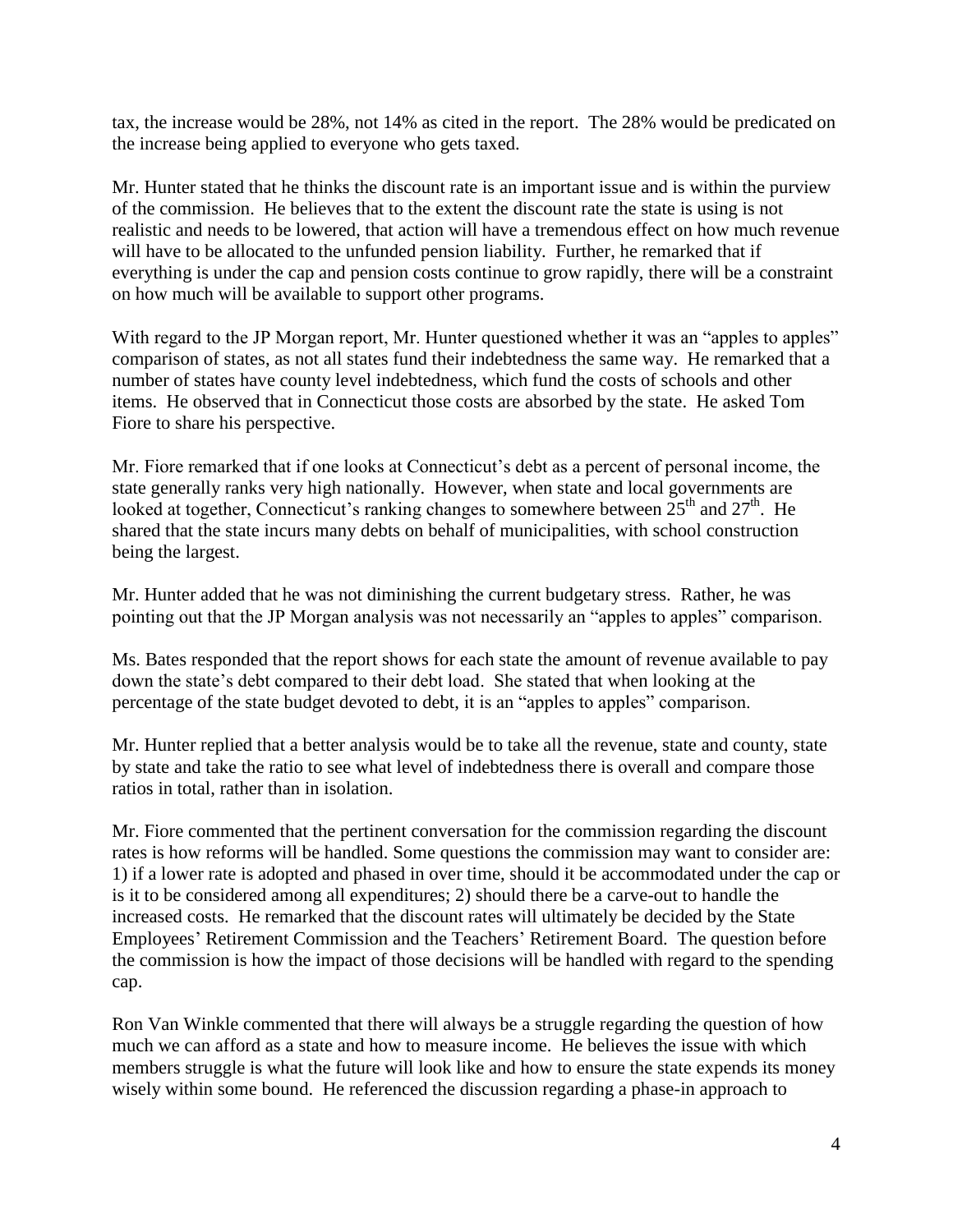bringing items under the cap. He commented that to bring all items under the cap at once will result in the state being hurt quite substantially. He believes there is some blend in approach that could be fashioned. Mr. Van Winkle stated that the issue before the commission is how to get to the best spending number to put spending within the bound of affordability.

Ms. Bates remarked that there is an "escape valve" built into the spending cap through the emergency declaration language that would allow lawmakers to exceed the cap should an issue arise in providing government services. She believes the commission should take a long term view to determine what parts of general government should be capped and what should not be allowed to grow outside the cap.

Mr. Shuldman expressed his frustration regarding the impact of using the current discount rates and the on-going challenges of the pension liabilities. He stated his desire to obtain the facts so commission members can fully understand the scope of the problem in order to craft a workable solution. He also expressed concern over the impact of the state's fiscal condition, including the cost of its pension liabilities, on people choosing to leave the state.

Chairperson Cibes agreed that someone needs to get to the truth of the matter regarding these issues, and that the truth may affect the commission's deliberations. He believes it would be helpful to invite the State Treasurer or other investment advisers to address the commission on the discount rates. In addition, he pointed out that in 2010, Governor Rell created a postemployment benefits commission. He shared that he found the report to be excellent and suggested it would be very useful to commission members. Chairperson Cibes asked the administrator to disseminate the report, which is located on the OPM website.

Rep. Steinberg commented that he thought Mr. Shuldman is correct that it is important to assemble the facts in order for the commission to conduct its deliberations. He also agreed with Mr. Shuldman that using a high rate of return is probably not serving our interests. Westport adopted a conservative rate of return which has served the town well. He also shared that when he speaks with people in Westport, from either political party and unaffiliated voters, the first thing they talk about is not leaving the town: they are very glad to live in the town, enjoy its amenities, and want the state to prosper.

In response to the migration issue raised by Mr. Shuldman, Chairperson Cibes informed members that there is a plethora of migration analyses. While they are not Connecticut specific, he stated they were conducted in a scientific manner. He cited a recent report by Stanford researchers, which he will provide to the members.

Rep. Ziobron shared with members her interaction with constituents regarding their desire to leave Connecticut. She informed members that she had shared the work of the commission with her constituents. While she expressed her appreciation for all of the data members have received, Rep. Ziobron expressed concern that the commission is getting further and further "into the weeds" at each meeting. She questioned how much more data the commission needs to amass, and urged her colleagues to get to the task before them.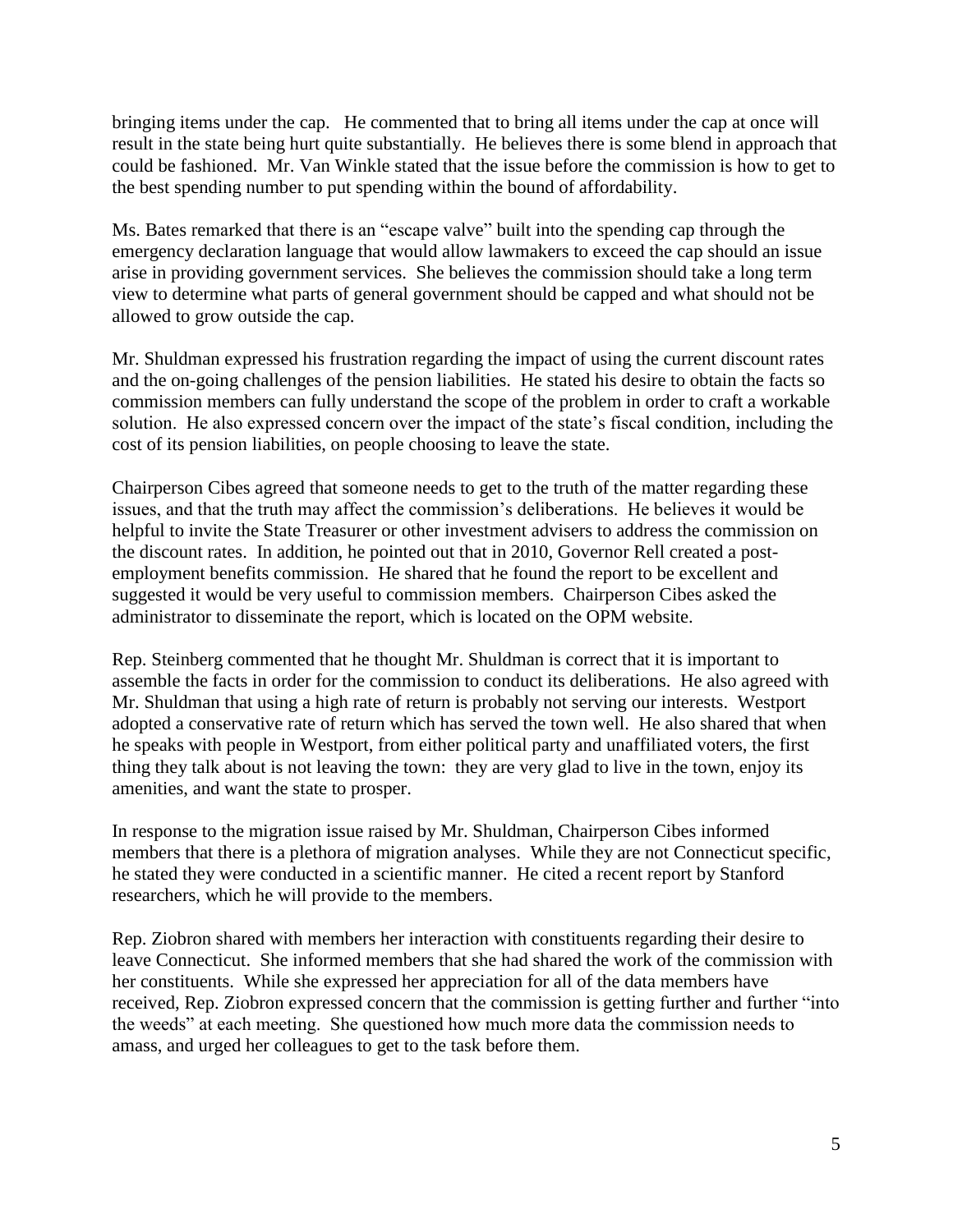Chairperson Cibes responded that getting into the data is critical to making a good decision. He stated that one of the failings of the 1991 legislature was that the spending cap language was negotiated with very little discussion or concern for consequences.

Chairperson Cibes then turned his remarks to the Yankee Institute responses regarding capital gains as a part of personal income growth. He urged the commission to look at realized capital gains, despite their volatility. He stated that there were issues to consider that would dampen the volatility, such as using adjusted gross income as a measure of personal income and/or using an average of realized capital gains over a longer period of time. Chairperson Cibes observed that the Budget Reserve Fund plan adopted in 2015 might create a better use for capital gains. He would like the commission to explore that idea as an option. He added that the commission should look at the state's overall revenue base. He expressed his personal view that realized capital gains are part of the revenue base, even with their volatility. He pointed out that the Bureau of Economic Analysis excludes capital gains from their definition of personal income because, they say, in order to spend a capital gain the asset that has appreciated must first be sold. Therefore, in order to make it part of the revenue base, it needs to be realized.

Regarding the JP Morgan report, Chairperson Cibes remarked that the report has content that is important for the commission to look at. He referred members to the bottom of page 1, which contained language regarding the right of employees to receive, and a state's obligation to pay, pension benefits that have been earned. He believes it is a fundamental principle that is true. Further, he believes the commission members recognize that the unfunded liability has to be paid. It is the commission's job to figure out how to craft a spending cap definition that permits the state to do that.

Chairperson Cibes then pointed out that the chart on page 1 assumes a 6% return on plan assets. He stated that using an 8% return would diminish the overall liability a bit, while using a 6% return makes it look worse than it might be. He cautioned that the commission will need to look carefully at the assumptions presented on materials reviewed.

Regarding Ms. Bates' comments on including the full cost of pensions under the spending cap, Chairperson Cibes stated he had difficulty with the notion that excluding pension costs creates an incentive to underfund them. He observed that when full pension costs were under the cap, there was an incentive to underfund the retirement systems in order to fund needed services. In addition, Chairperson Cibes asked the members to consider the distinction between the past service liability and the normal pension cost. He believes the commission should look at separating the costs associated with the past service liability from the normal cost. He stated it is his belief that the normal cost should be under the cap, as it is controllable by the legislature and the collective bargaining process, and he would support that recommendation when the commission begins making decisions. Further, he believes that doing so would provide an incentive to control costs for current and future employees. He also remarked on how the creation of Tier 2A and Tier 3 have controlled costs.

Chairperson Cibes then remarked on the argument that the state should go to a defined contribution plan, rather than a defined benefit plan. He cited the 2010 Rell OPEB Commission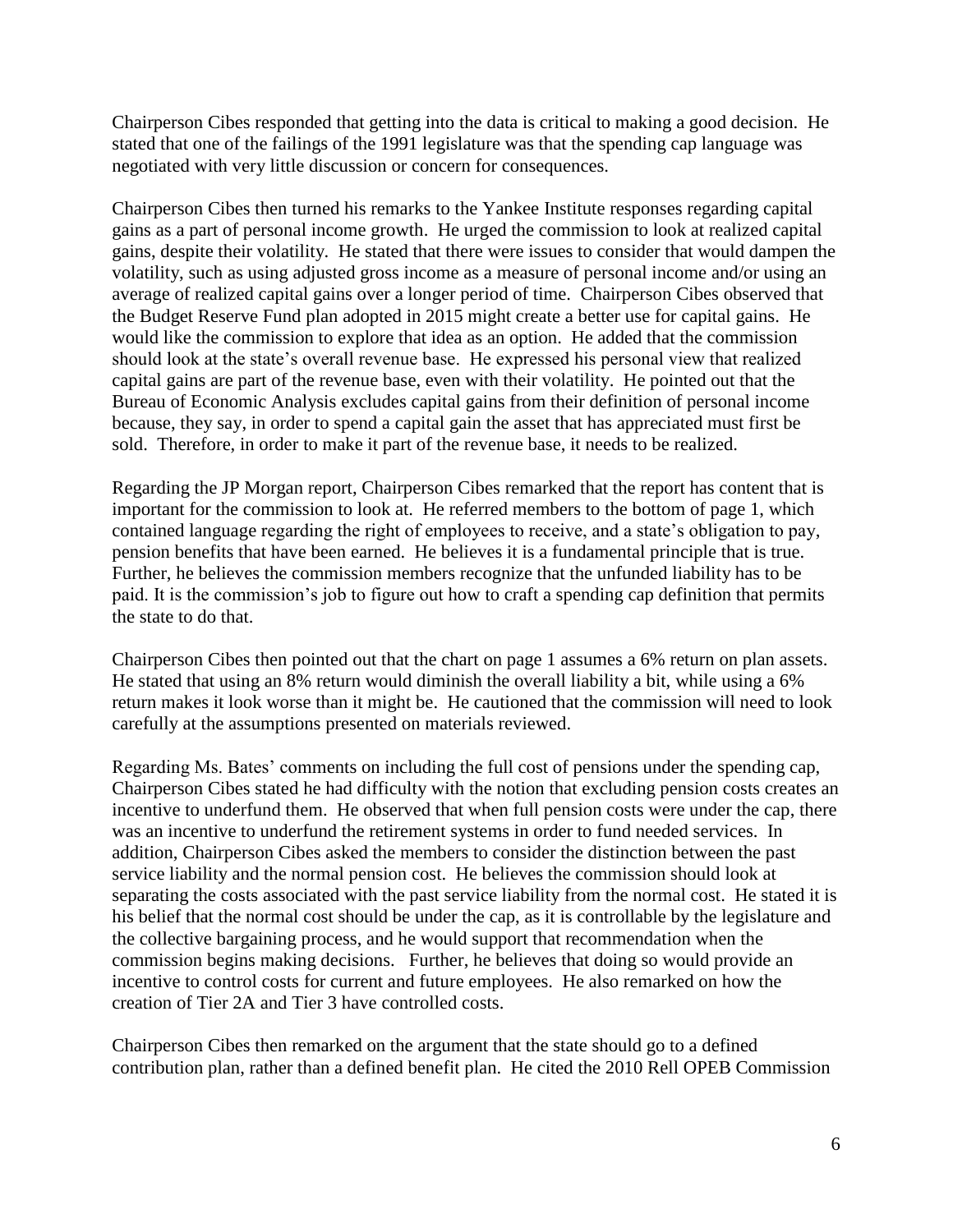finding that the defined benefit plan for state employees under Tier 2A was less than the defined contribution plan for higher education employees.

With regard to the issue of lowering the discount rate to 5%, Chairperson Cibes expressed for support for asking the State Treasurer or others to discuss what an appropriate level might be. He does not think 5% is an appropriate level, but wondered what higher number might be more appropriate. He believes that the commission needs to look at the discount rate relative to the calculation of what the normal costs will be in the future.

Ms. Bates responded to Chairperson Cibes' remarks regarding capital gains. She believes that the legislature did a smart thing in the 2015 Budget Reserve Fund legislation by treating capital gains as an asset and setting up a mechanism to capture capital gains in windfall years and depositing those funds in the Budget Reserve Fund. She expressed her concern that if capital gains are included in the revenue stream there would be an incentive to spend that money, rather than putting it in the Budget Reserve Fund. For that reason she believes that capital gains should be excluded from the definition of personal income.

Regarding a defined contribution plan versus a defined benefit plan, Ms. Bates expressed her belief that there is a deep political incentive to underfund defined benefit plans, through such means as setting the discount rate or state employee unions and administrations signing an agreement to do so. She believes that when pensions are underfunded all the risk is put on the taxpayers, who are liable down the road for past mistakes. Ms. Bates shared that the federal government, under ERISA, told businesses they couldn't underfund their pension plans. Further, they were told that they had to use a discount rate relative to the Treasury note, which is about 4%. That rate is considered safe and risk free for shareholders. Ms. Bates expressed that she would like to see the state use a discount rate for the pension plans that is also safe and risk free.

Chairperson Cibes responded that he feels there should be a realistic discount rate assumed with respect to the capped portion of the normal costs. He does not believe that 8% is a realistic assumption at this time; however, he does not believe 4% is appropriate. He stated that experience has shown that investment returns have been far higher than 4%, and that he expects returns to be far higher in the future. He discussed the obligation that the state has to pay employees for retirement benefits they have earned.

Mr. Shuldman reiterated his view that all pension-related costs should be dealt with under the spending cap. He also expressed a differing view than Chairperson Cibes regarding defined contribution plans versus defined benefit plans.

Chairperson Cibes responded that the members would be receiving the Rell commission report for their review, which includes the analysis of the two plans.

Chairperson Widlitz stated that she shares Rep. Ziobron's concerns regarding the direction that the discussion is taking. She stated that pensions are not under the purview of the commission; rather, they are subject to collective bargaining. She acknowledged that the pension costs will impact decisions the commission will make; however, she does not find it appropriate for the commission to get into every detail that is negotiated by the state of Connecticut. Chairperson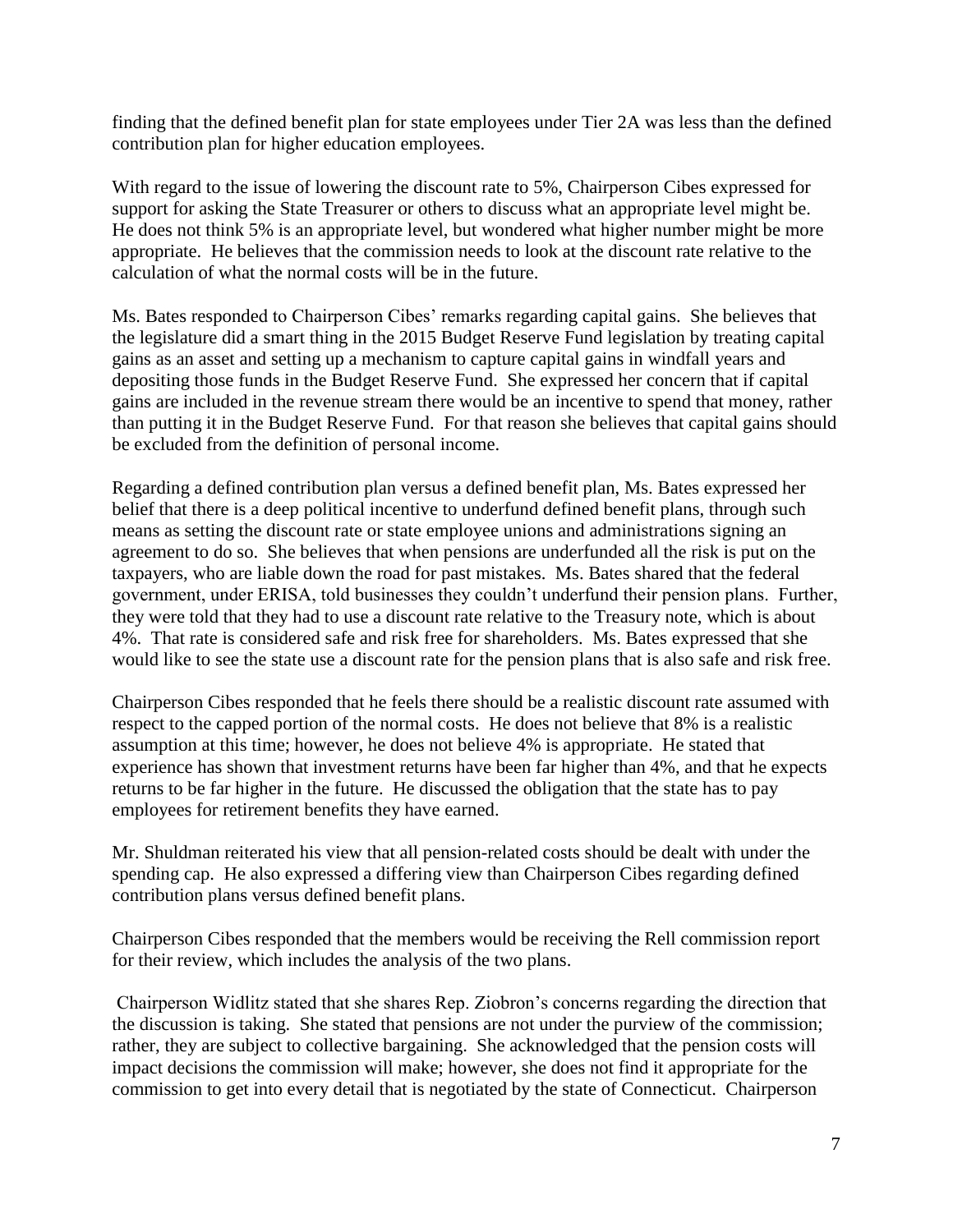Widlitz agreed with Rep. Ziobron's observation that the commission is getting further away from its charge at every meeting, and the more they engage in ancillary discussions the further they are getting from making decisions. She reminded the members that the commission's job is to make recommendations to the legislature on the definitions that were not completed by the legislature to implement the Constitutional Amendment.

Chairperson Cibes remarked that the definition of what constitutes a general budget expenditure is under the purview of the commission. He stated that the discussion could involve looking at whether the normal cost of pensions or all pension costs are general budget expenditures. He commented that the commission would want to be discriminating and specific regarding what are deemed to be evidences of indebtedness.

### **Follow-up to Questions Posed at Previous Commission Events – CT Voices for Children Responses**

Ellen Shemitz reviewed the responses submitted by Jesse Marks and Nick Defiesta on behalf of CT Voices for Children to questions posed during the April 18 public hearing (document is posted on the Commission website under "May 25").

In response to Mr. Shuldman's question regarding whether the current spending cap would be considered "flexible", CT Voices for Children responded that they find the current spending cap to be restrictive, which they laid out in their letter to the commission. Ms. Shemitz discussed the 5 year look-back period as a factor in curbing growth in the years after the recessions. She stated that the impact of the recession has extended longer than it would have if there had been a longer look-back period. Further, she offered that there is literature that suggests using either a 1 year look-back or a 10 year look-back. Having the longer averaging over 10 years wouldn't have allowed the recession to have the same pull. She referenced Chairperson Cibes' remarks regarding including unearned income and using a 10 year look-back as a means to dampen volatility. Ms. Shemitz also discussed the practice of basing the growth rate on actual spending, rather than allowable spending. She stated if cuts or rescissions are made in a particular year, those rescissions reduce the base in subsequent years.

The respondents also find the spending cap to be ambiguous due to the lack of definitions. Ms. Shemitz remarked that rebasing adds to the ambiguity, as it is not required in either the statutory language or the Constitutional Amendment.

Ms. Shemitz then addressed Ms. Bates' question on whether pensions and bonded debt should be included under the spending cap. She stated that bonded debt that has been incurred should not be included under the cap, as bonding is based on the state's decision regarding long-term investment and should not be constrained by the cap. She believes that there is consensus among commission members regarding this view. With regard to including bonded debt service under the cap, Ms. Shemitz believes doing so would unnecessarily constrain spending in a way that would limit the state's ability to meet current needs and would hinder economic competitiveness. She referenced the UConn study that had been distributed to members, and cited the concern expressed in the report that too tight a rate of growth would harm state economic growth by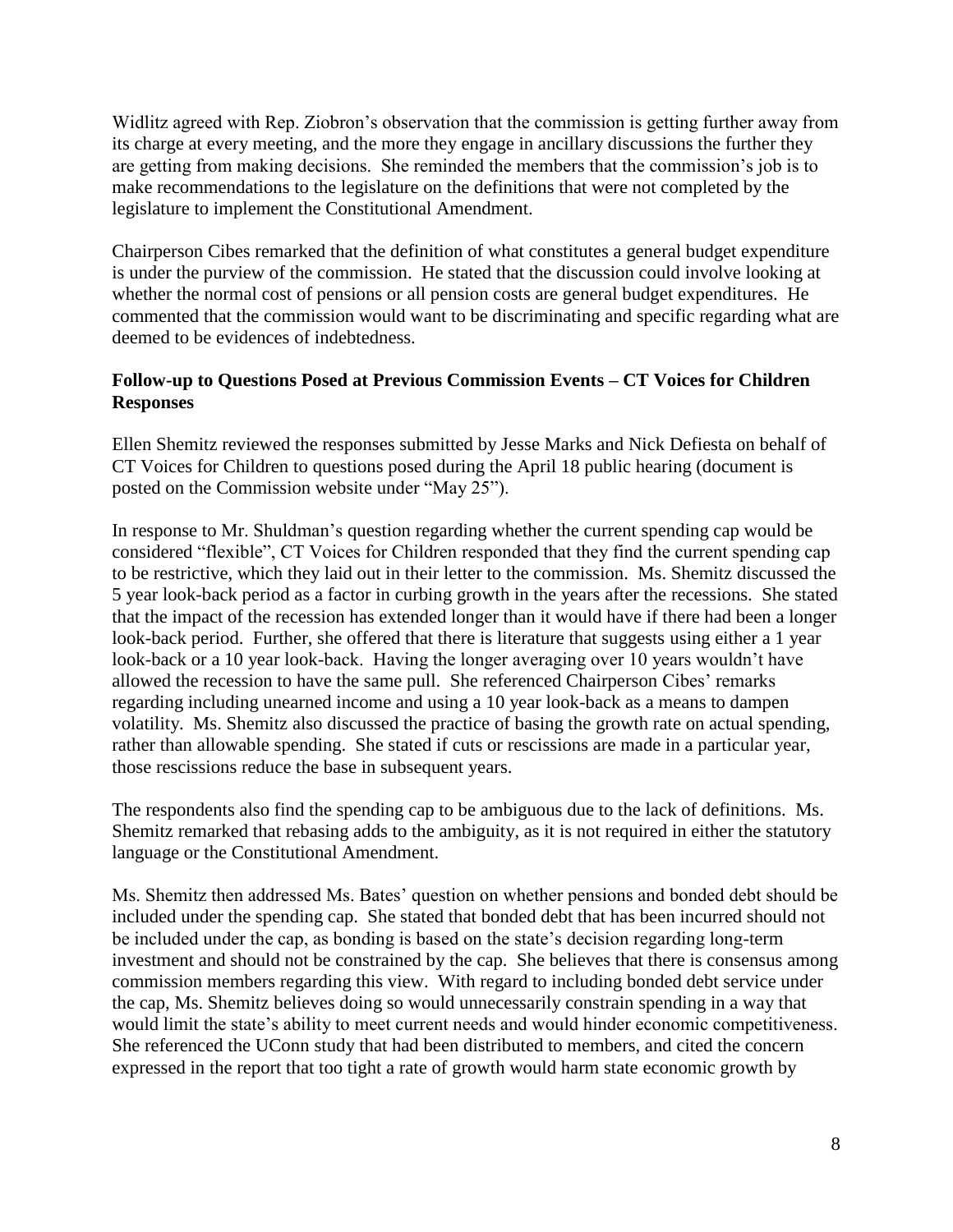preventing the state from making the kinds of investments that are critical in terms of short-term spending and long-term investments in infrastructure.

Ms. Shemitz shared two recent news items that she thought were timely. The first was a report of the federal investigation of the Department of Developmental Services for failure to protect its clients. She commented that the situation shows that when there is a constraint on spending and the cap is preventing growth, there are real costs to the public today, as well as the possibility of budgetary consequences when judgments come down in the future. The second report was on the condition of the state's infrastructure. She commented that this was another example of the impact of a spending cap that is too restrictive to allow critical investments to be made in infrastructure and the long-term consequences for the state's economic competitiveness.

Regarding the discussion of pension liabilities, Ms. Shemitz shared the concern of others that some of the discussion has gotten far afield. She remarked that there are a number of avenues that can address the pension liability issues that do not necessarily come under the spending cap. Further, she shared her view that the spending cap should not be used as an answer to all the ills faced in the state budget.

Ms. Shemitz believes there is consensus that the normal cost of pensions should be a capped expenditure as a part of the cost of current personnel. She referenced the previous discussion regarding the federal requirement that private sector businesses pay the current costs of pension plans in the current year. She suggested if members found that to be an idea that should be pursued on the state level, the commission could include it in the recommendations. However, she stated that the policy does not go to the issue of the spending cap.

With regard to accrued unfunded liability, Ms. Shemitz remarked that she was struck by the comment Rep. Steinberg had made at a previous meeting, where he referred to the accrued unfunded liability as "an egregious failure of past administrations". She believes those failures created a problem that, if forced to be dealt with under the current budget, will create further downward pressure on both investment spending and spending for critical services. Ms. Shemitz referenced the previous discussion regarding the change in GASB rules. GASB now distinguishes between current cost and accrued unfunded liability and calls for the accrued unfunded liability to be listed as a liability distinctly separate on the balance sheet. She believes there is good financial reason, as well as policy reason, to treat the accrued unfunded liability separately, which the legislature has done.

Ms. Shemitz then addressed Chairperson Cibes' question. He had asked Messrs. Marks and Defiesta if they would further distinguish between bonding for capital projects and bonding that would otherwise be categorized as "general budget expenditures". Ms. Shemitz replied that CT Voices for Children agrees that bonding should be for long-term capital investments. However CT Voices for Children does not support making the spending cap more restrictive or creating more ambiguity by making further distinctions in the definition.

Lastly, Ms. Shemitz responded to Mr. Porth's question as to whether other states include capital gains in their calculations of personal income. She stated that while other states do include capital gains as personal income, it is done so to assess income, not for the purposes of assessing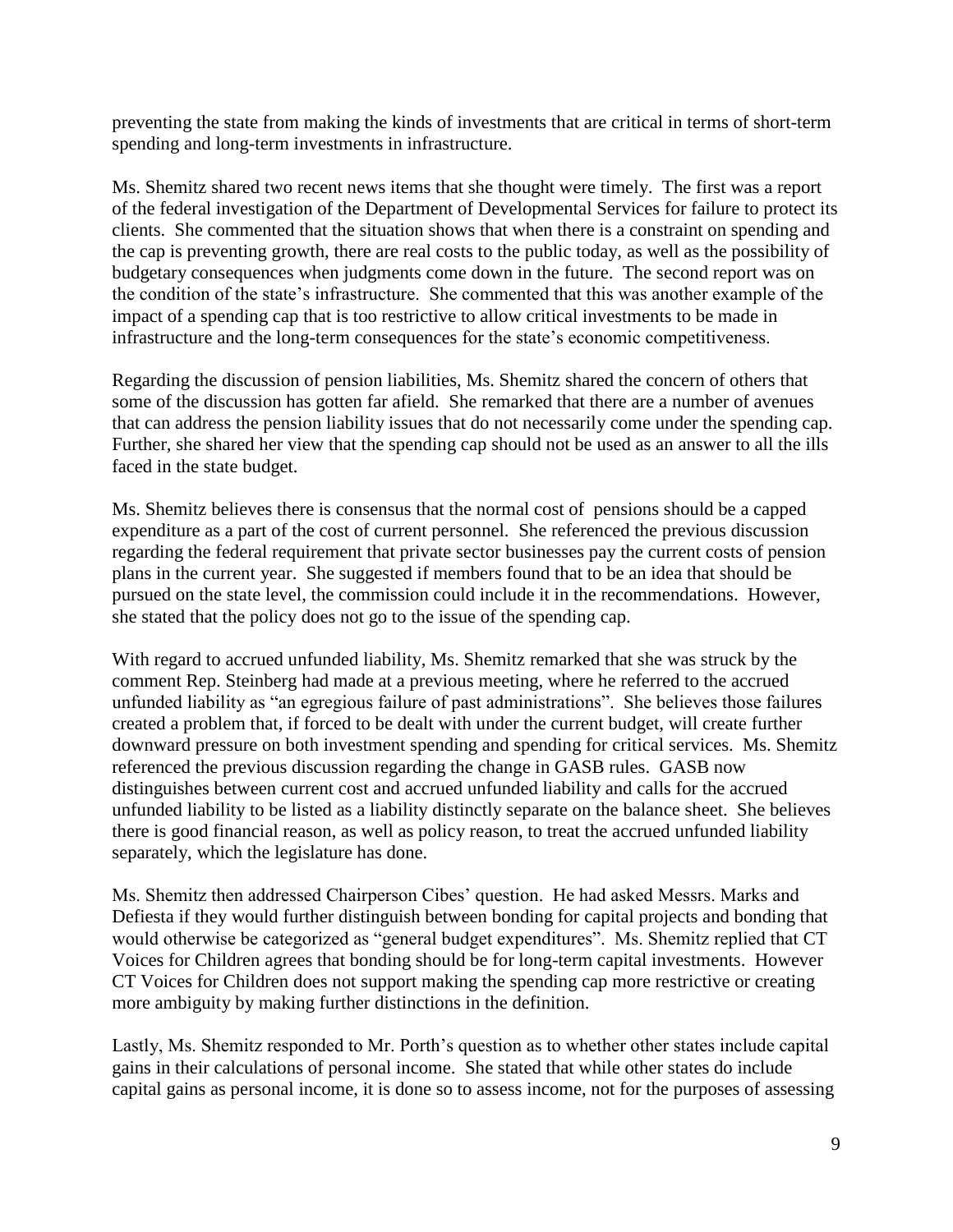a spending cap. She shared that her staff did not find any data that addressed whether or not AGI as opposed to person income without realized capital gains were included.

Mr. Shuldman asked Ms. Shemitz if pension and debt are taken outside the cap, would she consider setting a cap lower than 100% of revenue to allow for the remaining revenue to pay for the state's liabilities.

Ms. Shemitz responded by expressing concerns regarding so constricting the ability of the state to make important investments in its personal and physical infrastructure that the state could not be economically competitive. She asked Mr. Shuldman, by putting everything under the cap, would he want to prevent the state from being friendly to business by having safe roads and bridges and an IT infrastructure. Ms. Shemitz stated that for the longest time pension and debt were under the cap; however, they artificially constricted what the state had available to spend. She cited the tax rebates that were given instead of using the full amount of revenue available at the time. She believes those failures have put the state in its current situation. Further, she believes the problem was not created because items were outside the cap; rather, those items were considered under the cap, which created further problems. Ms. Shemitz commented that she found Mr. Shuldman's question to be unfair, as it does not look at the full scope of the problem. She expressed concern about the state's competiveness and its ability to make critical investments.

Mr. Shuldman responded that he believes whatever the state has been doing didn't keep GE from leaving the state. He stated that other businesses are being lost in Fairfield County as well. He believes it is important that all of the expenses that have to be paid go under the spending cap. Mr. Shuldman shared that he has not yet made a decision on how to set the spending cap. He would rather understand the whole problem and then try to set a solution against that. Further, he commented that he is having a hard time with the idea of putting expenses owed "to the side" because eventually they have to be paid for. He stated that he would like to see what it would look like to put all expenses under the cap, as he would like to see a spending cap that will get the state out of from under its current problems.

Ms. Shemitz expressed her view that referencing GE leaving is a "red herring". She stated that GE was clear that their departure had a lot to do with the business climate in terms of infrastructure and the other types of businesses that were in the area. She said she feels strongly that raising GE's decision to leave as somehow related to decisions regarding the spending cap is mixing "apples to oranges".

Ms. Shemitz stated that she thinks Mr. Shuldman raised a legitimate point that there is a question of revenue; however, she does not think the answer is to put debt under the spending cap. She said there are other options that create room for the state to pay off its debt, such as tax expenditures. She explained that over \$7 billion is spent each biennium on tax expenditures. These tax expenditures are not reviewed on a regular basis and some of them have been on the books for over 20 years. Ms. Shemitz believes that commission members need to be very clear that the state has a number of problems, but trying to use the spending cap as a tool by which to solve all of them is going to create more problems and tie the hands of the legislature when setting a budget that meets current needs each year.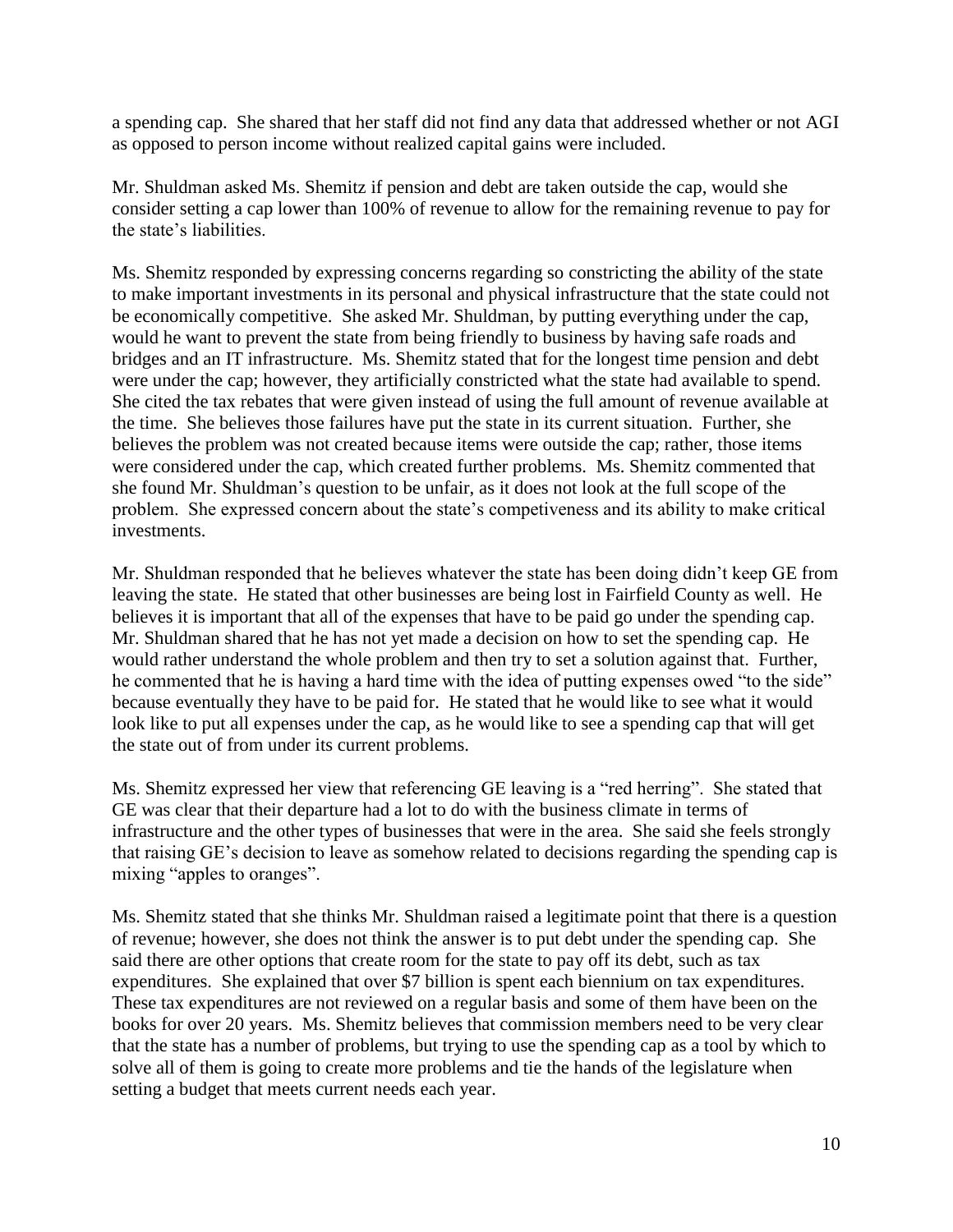Mr. Shuldman wondered if by putting everything under the cap the legislature, in fact, looks smarter, as legislators would be prioritizing what needs should be funded. He believes having items outside the cap does not encourage keeping spending under control. He shared that he did not expand his business in the state because there is no certainty right now. He does not know what the tax situation is going to be, or if the software services tax is going to be enacted. He believes it is important to show people that there is certainty. Mr. Shuldman agreed that budgets were passed year after year without addressing the problems. He believes it is important for the commission to craft a solution that puts everything under the cap, but that is implemented in a way that does not crush the state.

Ms. Shemitz urged commission members to ground their decision-making in data, not in anecdote. She stated that while there may be people leaving the state, there are people moving into the state. She shared that CT Voices for Children received more resumes from out-of-state applicants than in-state. She added that there are clear studies that show there is a small correlation between taxes and out-migration.

Ms. Shemitz further commented that the spending cap is not the only tool to constrain spending. She cited the balanced budget amendment and the bonding cap. She believes there was a reason why the distinction was made between debt and current expenses, which was to make sure there wasn't an unfair or dangerous constriction on the amount of spending in any given current year. She urged members to be mindful of the other tools available and that they should be applied as they should be. Further, she stated that the spending cap should be kept to current expenditures in a way that protects the taxpayer and allows legislators to make important decisions and investments.

Mr. Shuldman posited that if moneys have to go into a fund, which are then invested by the Treasurer, to allow payment of the pension plans, isn't that a current expenditure.

Mr. Fiore replied that both the current costs and past service liabilities for the teachers' and state employees' retirement systems, totaling \$2.4 billion, were accommodated in the budget.

Mr. Shuldman then asked if that was a current expense.

Chairperson Cibes replied that is was.

Rep. Davis commented that the purpose of the spending cap is to tie the hands of the legislature. It is what the taxpayers wanted when the income tax was enacted. He believes it is important to recognize that the commission is trying to develop a mechanism to tie the hands of the legislature. Further, he remarked that to say that all state revenue can be spent any way the legislature wants and only restrict spending in narrow ways is not the intention of the spending cap. Rather, Rep. Davis believes that the intention was to encompass as much spending as possible, not to exclude items from the cap. He stated that saying there is a revenue problem is a misnomer, as the state has more revenue than ever before. He believes the idea of putting past mistakes behind and moving on, while continuing to spend without recognizing past mistakes should be avoided. In his view, the spending cap is the only way to restrict spending. Rep.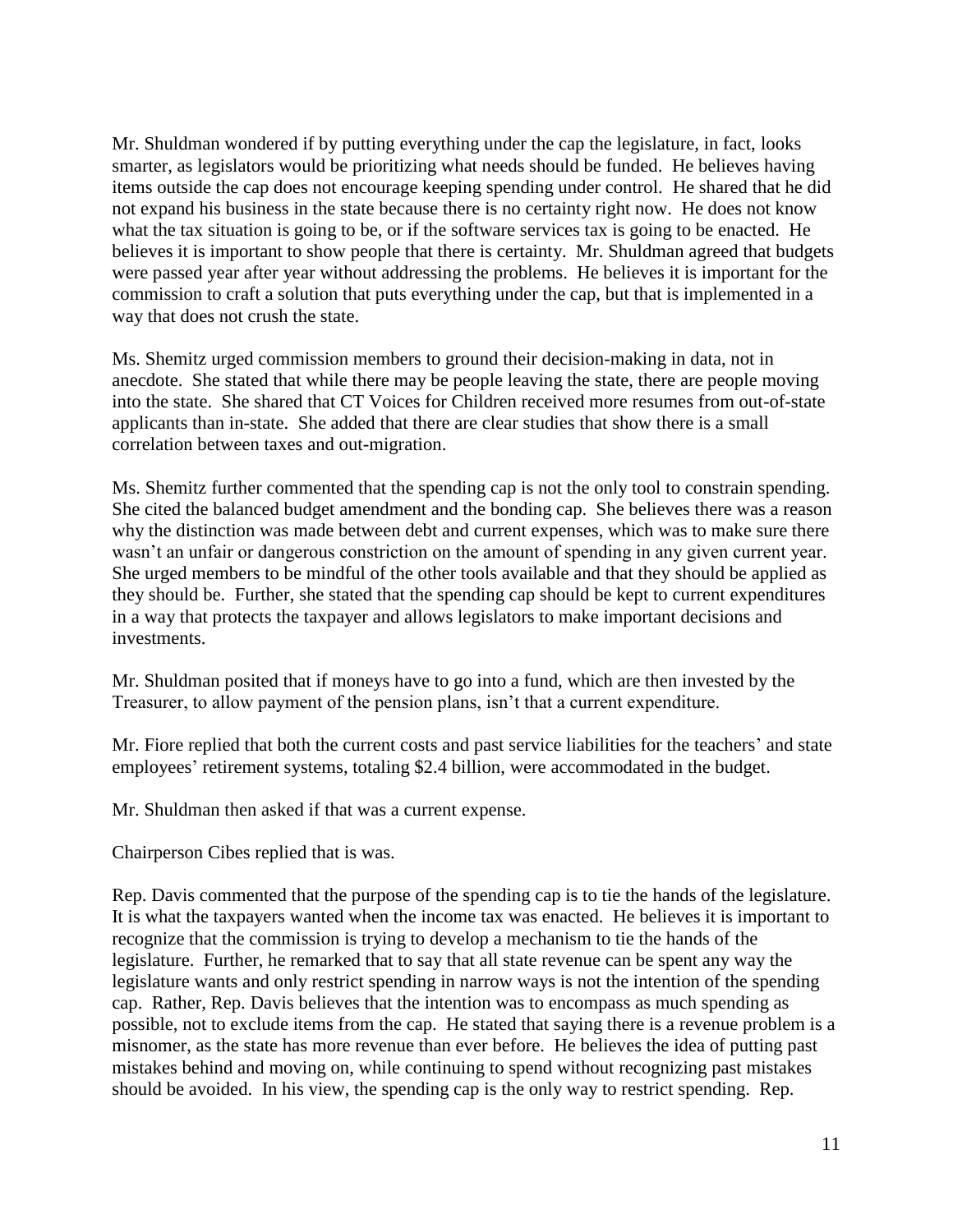Davis then discussed the issue of intent and how is plays a major role in a person's decision to stay in the state or to move. He stated that polls and surveys often do not reflect a person's intent, based on the way questions are framed. Lastly, he stated his belief that commission members' intention is to set up a brighter future. The question, in his mind, is how to do that.

Ms. Shemitz asked Rep. Davis what his understanding is of why debt was specifically excluded from the cap.

Rep. Davis replied that he was not sure what the true intent was of the crafters of the legislation. He suggested that perhaps commission members should look at carving out specific types of debt that should be included and others that should be outside the cap.

Chairperson Cibes suggested that one of the reasons debt was excluded from the spending cap was to guarantee that actions of the legislature would not limit the payment of debt service on bonds. He stated it was important to assure the bond community that debt services would be paid rather than be arbitrarily curbed by a spending cap.

Chairperson Cibes then called members' attention to the OFA responses to questions that had been raised regarding bonding, which were prepared in response to questions posed at earlier meetings by Rep. Ziobron and Mr. Shuldman.

Rep. Ziobron thanked OFA for compiling the data. She asked if the Community Investment Act (CIA) is under the spending cap.

Michael Murphy, OFA Section Chief, replied that CIA has been an off-budget item since its inception. Therefore, it has not been under the spending cap.

Rep. Ziobron commented that CIA should be added to the commission discussions, as well as tax credits.

Mr. Shuldman asked for an explanation of the tables presented in OFA's document.

Mr. Murphy replied that the document was prepared in response to a request that stemmed from OFA's fiscal accountability report in November 2015. The question related to looking at the growth in General Fund expenditures, including and excluding the impact of borrowing and how that might reduce General Fund expenditures through various line items. He explained that Table 1 breaks out the types of borrowing that would reduce General Fund expenditures in any given year. Table 2 shows the operating budget programs that shifted to bonding.

Mr. Shuldman asked if, in 2016, the sum total of using \$145 million in bond premiums, moving \$109 million into bonded debt that otherwise would be been appropriated, and delaying payment of \$22 million related to Economic Recovery Notes was \$276 million.

Mr. Murphy responded that was what the table is meant to represent, with the understanding that it reflects the General Fund only. Members received an email that reflects the Special Transportation Fund.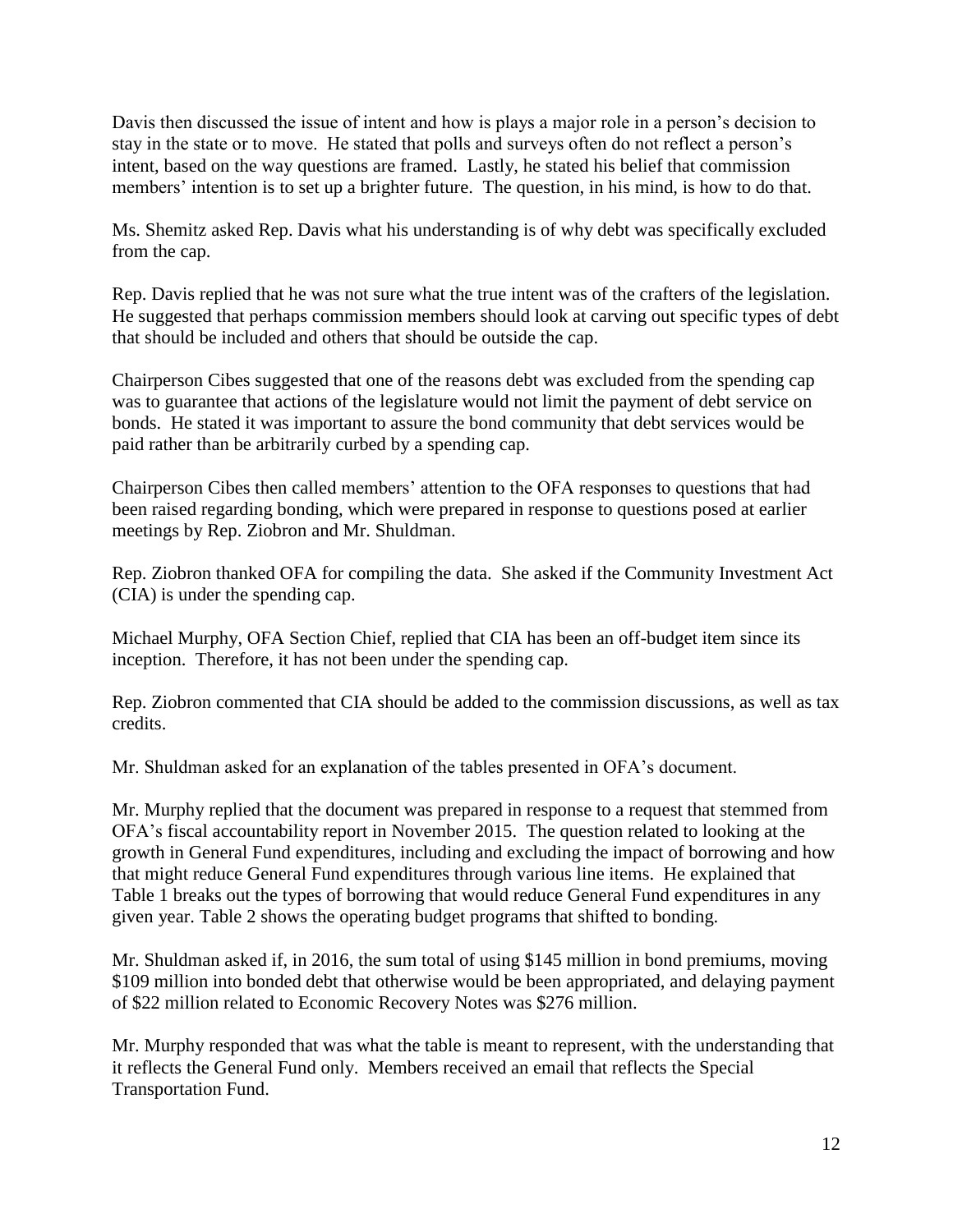Rep. Davis remarked that, although he understood that Table 2 did not encompass everything, it was missing a significant piece, which is the bonding for General Accepted Accounting Principles (GAAP).

Mr. Murphy replied that OFA considered including the GAAP bonding in the table, but made the decision not to include it because they were showing the operating budget impacts. He recalled seeing one of the credit rating agency's analysis of the GAAP borrowing, which considered it to be borrowing for operating expenses. He stated, however, that OFA looked at it more strictly from the standpoint of the General Fund balancing, which at that point did not include the GAAP accumulated deficit.

Rep. Davis commented that he believes it is important to look at the funding of the GAAP deficit, as he stated his support for looking at items or payments that are off-budget or have been delayed. He believes these actions will further drag down available funds that can be spent under any definition of the spending cap.

Chairperson Cibes suggested that there may be other expenses, like the Small Town Economic Assistance Program (STEAP) that could have been appropriated over the years, but were funded in a different manner.

Rep. Ziobron requested that OFA update the information presented based on the budget revisions for FY 17.

## **Future Topics for Discussion:**

Chairperson Cibes reminded members that Comptroller Lembo will be addressing the commission regarding the definitions of personal income and inflation on June 20. He shared that the Co-Chairpersons have been in contact with the principal author of the CT Center for Economic Analysis report on an alternative spending growth rule. He expressed the hope that a presentation could be arranged for a future meeting.

Chairperson Cibes added that other potential topics could be a discussion of the discount rate with the State Treasurer and a discussion regarding the Rell Post-Employment Benefits Commission report. He remarked that Chairperson Widlitz and he would discuss those potential topics.

Chairperson Cibes then offered some other things he is considering that are general contextual matters:

- Looking at the implications of too restrictive a definition of various things, including the spending cap
- Revenue constraint and how recent appropriations decisions have caused revenue hikes in local governments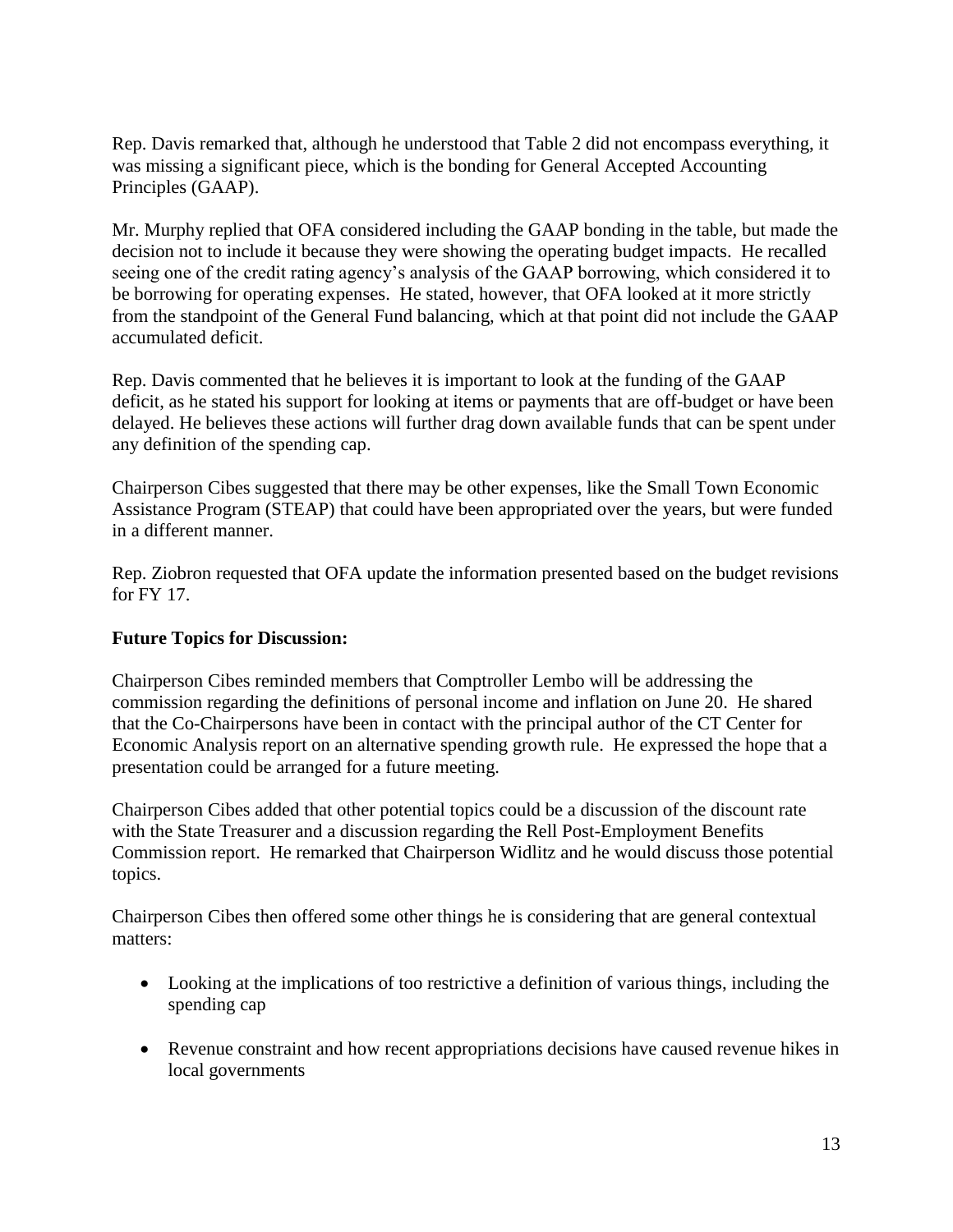The definition of general budget expenditure, including aid to municipalities. He cited indications that budget restrictions on education spending have caused some adverse consequences in education.

He also raised the issue of frequency of meetings. He commented that he wants to make sure that the commission meets its December 1 deadline, which may require the scheduling of additional meetings. Members then discussed an alternative to the July 4 meeting. They settled on Thursday, July 7 at 10:00 am.

Ms. Bates requested that the commission work back from the December 1 deadline in order to set a timeline for deliberations and decisions.

Mr. Hunter asked that the commission research pension liability in general, as well as the discount rate.

Chairperson Cibes responded that it is an issue that the legislature will have to deal with. He cited three plans that have been presented by the Governor, State Treasurer and State Comptroller, respectively. He remarked that he was not sure the commission should delve deeper into pension matters.

Mr. Shuldman shared that Westport asked their actuarial firm to give a presentation on the town's current pension situation. He found the presentation to be very helpful.

Mr. Van Winkle commented that he was not sure the commission needs to go in that direction. He believes the question before the commission is whether the entire cost of pensions should be put under the cap and what to do with past service liability. How large the past service liability is and how to address the cost of it is for the legislature to determine. He shared his view that a debate over the discount rate is not the commission's debate.

Chairperson Cibes shared that the Co-Chairpersons will deliberate to determine a path forward. He urged members to read the Rell Commission report to see if it needs further explication. Further, he offered that the three pension plans could be posted to the commission website.

Ms. Bates stated that she would like to hear from a Republican and a Democrat who were part of the negotiations on the spending cap to learn what they crafters intended to keep under the cap, what they intended to keep outside the cap, and why.

Robert Frankel, who was among the negotiators, commented that Chairperson Cibes' observation was correct that the deliberations were not as lengthy as they should have been and that the crafters were probably naïve regarding the impact of their decisions. He remarked that it was more important to say that it's not so much trying to divine what was in the minds of those in the negotiation room, but that this commission use its best judgement to decide what the cap should be. He encouraged commission members to look forward and to draw upon their own expertise.